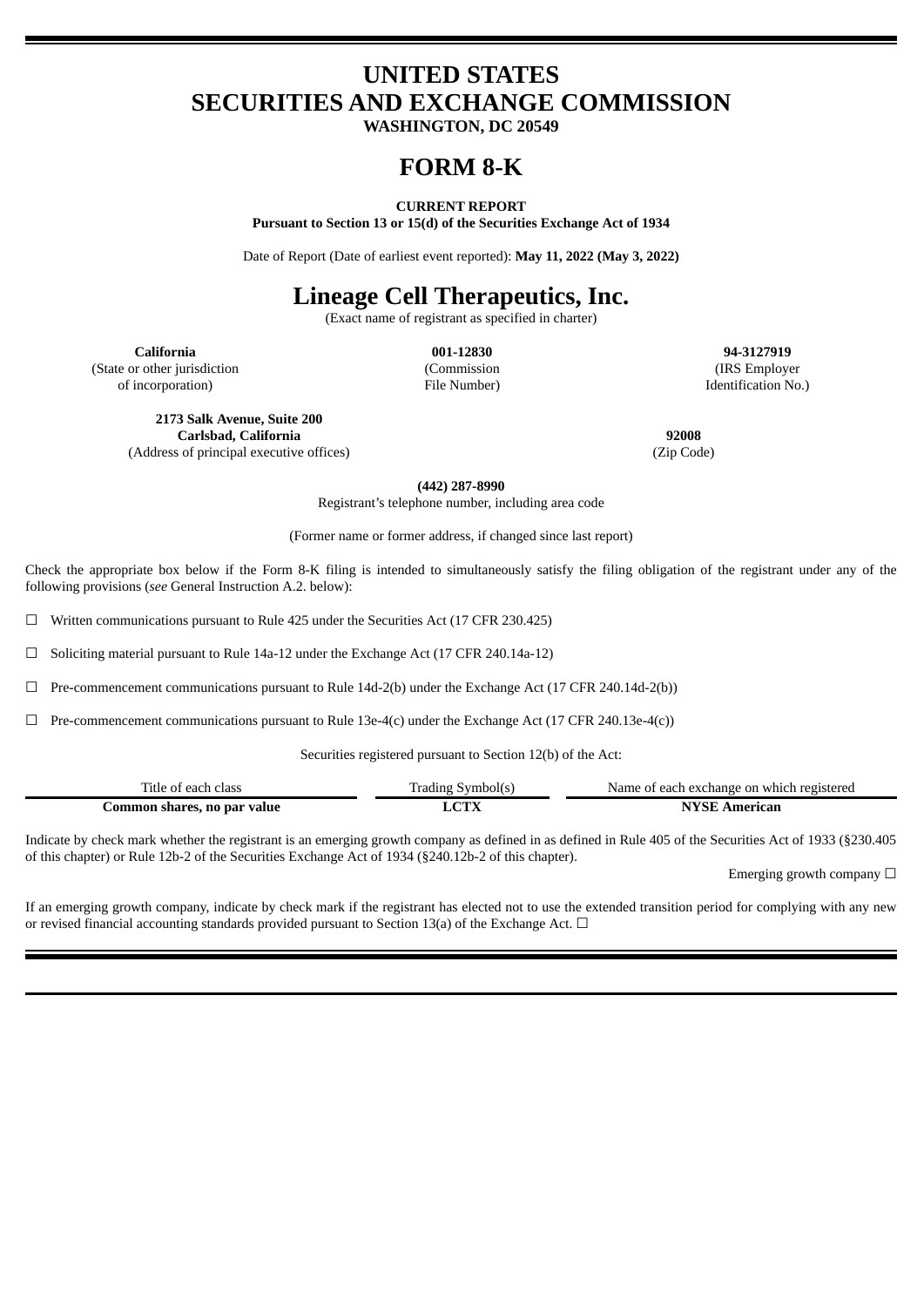# **Item 7.01. Regulation FD Disclosure.**

On May 3, 2022, Lineage Cell Therapeutics, Inc. ("Lineage," "we," "us," "our," or the "Company") issued a press announcing results from the ongoing Phase 1/2a clinical study of RG6501 (OpRegen®), a retinal pigment epithelial cell therapy currently in development for the treatment of geographic atrophy ("GA") secondary to age-related macular degeneration ("AMD"), that were presented at the 2022 Association for Research in Vision and Ophthalmology Annual Meeting on May 2, 2022. A copy of the press release is attached as Exhibit 99.1 to this report.

The information provided under this Item 7.01, including the information in Exhibit 99.1 to this report, is being "furnished" and shall not be deemed "filed" for the purposes of Section 18 of the Securities Exchange Act of 1934, as amended, or otherwise subject to the liabilities of that Section or Sections 11 or 12(a)(2) of the Securities Act of 1933, as amended. The information provided under this Item 7.01, including the information in Exhibit 99.1, shall not be incorporated by reference into any filing with the Securities and Exchange Commission ("SEC") made by Lineage, whether made before or after the date hereof, regardless of any general incorporation language in such filing.

#### **Item 8.01. Other Events.**

On May 3, 2022, Lineage announced results from the ongoing Phase 1/2a clinical study of OpRegen that support the potential for OpRegen to slow, stop or reverse disease progression in GA secondary to AMD. Twelve-month primary endpoint data demonstrated that OpRegen was well tolerated in the study with an acceptable safety profile. We also reported preliminary evidence of visual function and outer retinal structure improvements observed in Cohort 4 patients with GA and impaired vision. The Phase 1/2a study is an open-label, single-arm, multi-center, dose-escalation trial evaluating a single administration of OpRegen delivered subretinally in patients with bilateral GA secondary to AMD. Twenty-four subjects were enrolled into four cohorts. In all subjects, the worse eye based on best corrected visual acuity ("BCVA") was selected for OpRegen subretinal delivery and the other eye was untreated. In Cohorts 1-3 (n=12), all patients were legally blind at the outset of the trial (BCVA: ≤20/200, with a study eye mean of 23.5 letters, or approximately 20/320 (standard deviation (SD): ±11.7; minimum-maximum: 0-39 letters)) and had significant progression of GA (study eye mean GA area: 12.7 mm<sup>2</sup> (SD:  $\pm$ 6.7; min-max: 6–30 mm<sup>2</sup>)). Cohort 4 (n=12) enrolled patients with impaired vision (BCVA:  $\geq$ 20/250 and  $\leq$ 20/64, with a study eye mean of 44.8 letters, or approximately 20/125 (SD:  $\pm$ 7.5; min-max: 28–54 letters)) and smaller areas of GA (study eye mean GA area: 7.4 mm<sup>2</sup> (SD:  $\pm$ 2.9; min-max: 1.4–11 mm<sup>2</sup>)). OpRegen was delivered subretinally via pars plana vitrectomy and retinotomy (n=17) or, in Cohort 4 only, via suprachoroidal cannula using the Gyroscope Therapeutics, Ltd. Orbit Subretinal Delivery System (n=7). We completed enrollment in Cohorts 1-3 in the middle of 2018 and in Cohort 4 in November 2020.

The primary objective of the study was to evaluate the safety and tolerability of OpRegen as assessed by the incidence and frequency of treatmentemergent adverse events. Secondary objectives are to evaluate the potential activity of OpRegen by assessing changes in visual function and retinal structure. The primary objective and the secondary objectives were assessed at 12 months following OpRegen subretinal delivery ("Month 12") and subjects are followed for up to five years.

*Summary of Safety Results (data cutoff: January 18, 2022)*

- All 24 treated patients reported at least one adverse event ("AE") and at least one ocular AE.
- The majority of AEs reported with OpRegen were mild (Cohorts 1-3, 87%; Cohort 4, 93%), and the immunosuppressive regimen was well tolerated.
- The ocular AEs reported with OpRegen were mainly related to the surgical procedures used for subretinal delivery, with the most common being conjunctival hemorrhage/hyperemia (n=17) and epiretinal membrane (n=16).
- One patient discontinued the study due to an AE that was determined unrelated to treatment.
- No cases of rejection following OpRegen subretinal delivery have been reported.
- No acute or delayed intraocular inflammation, or sustained intraocular pressure increase following OpRegen subretinal delivery has been observed.

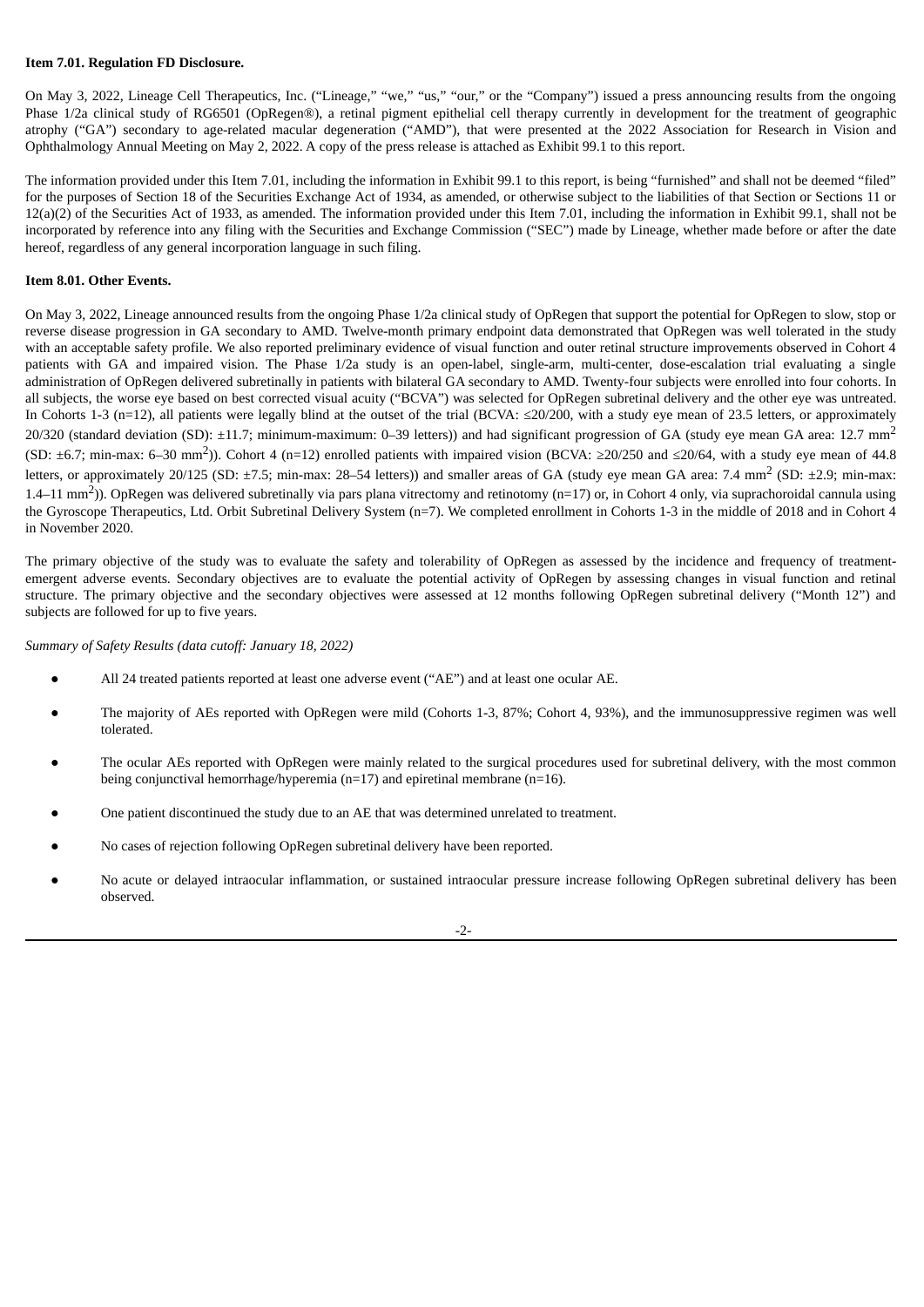# *Summary of Activity Results (data cutoff: January 18, 2022)*

- Preliminary evidence of improvement in visual function using the Early Treatment Diabetic Retinopathy Study ("ETDRS") assessment of BCVA:
	- $\circ$  Cohort 4 subjects (n=12) had an average 7.6 letter gain in the study (treated) eye and an average 1.7 letter gain in the fellow (untreated) eye at Month 12 compared to baseline. Cohorts 1-3 subjects (n=11) had an average 4.7 letter gain in the study eye and an average 6.0 letter gain in the fellow eye at Month 12 compared to baseline.
	- Three subjects in Cohort 4, or 25% of Cohort 4, and one subject in Cohorts 1-3 had a 15 letter or greater gain in the study eye at Month 12 compared to baseline. None of the fellow (untreated) eyes had a 15 letter or greater gain.
- Five Cohort 4 subjects with OpRegen delivered to most or all of the GA area, including the fovea, had greater gains in visual function at Month 12 (average 12.8 letter gain) as compared with subjects who did not receive OpRegen in a similar manner to most or all of the GA area, with evidence for regions of apparent improvement of outer retinal structure as assessed by spectral domain optical coherence tomography ("SD-OCT").
- SD-OCT imaging analysis of all subjects is ongoing.

These data support the potential for OpRegen to slow, stop, or reverse disease progression in GA. Further assessment of the optimal disease stage for intervention, surgical procedure for subretinal delivery, and target delivery location of OpRegen in a larger, controlled clinical study is needed to confirm these preliminary findings.

# **Cautionary Statement Regarding Forward-Looking Statements**

Lineage cautions you that all statements, other than statements of historical facts, contained in this report, are forward-looking statements. Forward-looking statements, in some cases, can be identified by terms such as "believe," "may," "will," "estimate," "continue," "anticipate," "design," "intend," "expect," "could," "can," "plan," "potential," "predict," "seek," "should," "would," "contemplate," project," "target," "tend to," or the negative version of these words and similar expressions. Such statements include, but are not limited to, statements relating to the potential benefits of treatment with OpRegen in patients with GA, the significance of clinical data reported to date, including the findings of evidence of visual function and outer retinal structure improvements, from the ongoing Phase 1/2a study of OpRegen. Forward-looking statements involve known and unknown risks, uncertainties and other factors that may cause Lineage's actual results, performance or achievements to be materially different from future results, performance or achievements expressed or implied by the forward-looking statements in this report, including, but not limited to, the risk that positive findings in early clinical and/or nonclinical studies of a product candidate may not be predictive of success in subsequent clinical and/or nonclinical studies of that candidate; the risk that competing alternative therapies may adversely impact the commercial potential of OpRegen; the risk that Roche and Genentech may not be successful in completing further clinical trials for OpRegen and/or obtaining regulatory approval for OpRegen in any particular jurisdiction; the risk that Lineage may not be able to manufacture sufficient clinical quantities of its product candidates in accordance with current good manufacturing practice; risks and uncertainties inherent in Lineage's business and other risks discussed in Lineage's filings with the SEC. Lineage's forward-looking statements are based upon its current expectations and involve assumptions that may never materialize or may prove to be incorrect. All forward-looking statements are expressly qualified in their entirety by these cautionary statements. Further information regarding these and other risks is included under the heading "Risk Factors" in Lineage's periodic reports with the SEC, including Lineage's most recent Annual Report on Form 10-K and Quarterly Report on Form 10-Q filed with the SEC and its other reports, which are available from the SEC's website. You are cautioned not to place undue reliance on forward-looking statements, which speak only as of the date on which they were made. Lineage undertakes no obligation to update such statements to reflect events that occur or circumstances that exist after the date on which they were made, except as required by law.

-3-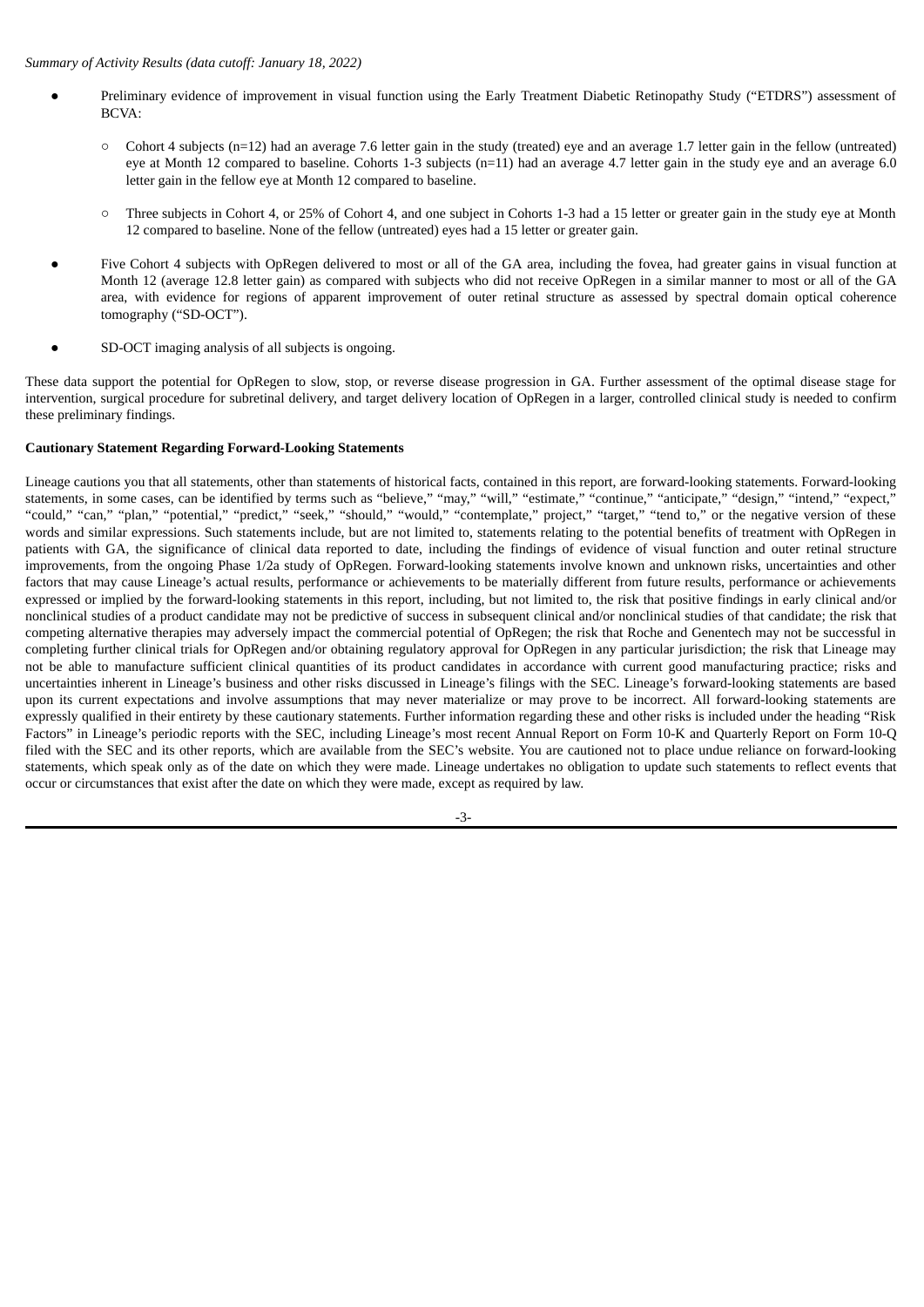# **Item 9.01. Financial Statements and Exhibits.**

(d) Exhibits

Exhibit No.<br>99.1 99.1 Press [release](#page-5-0) dated May 3, 2022 104 Cover Page Interactive Data File (embedded within the Inline XBRL document)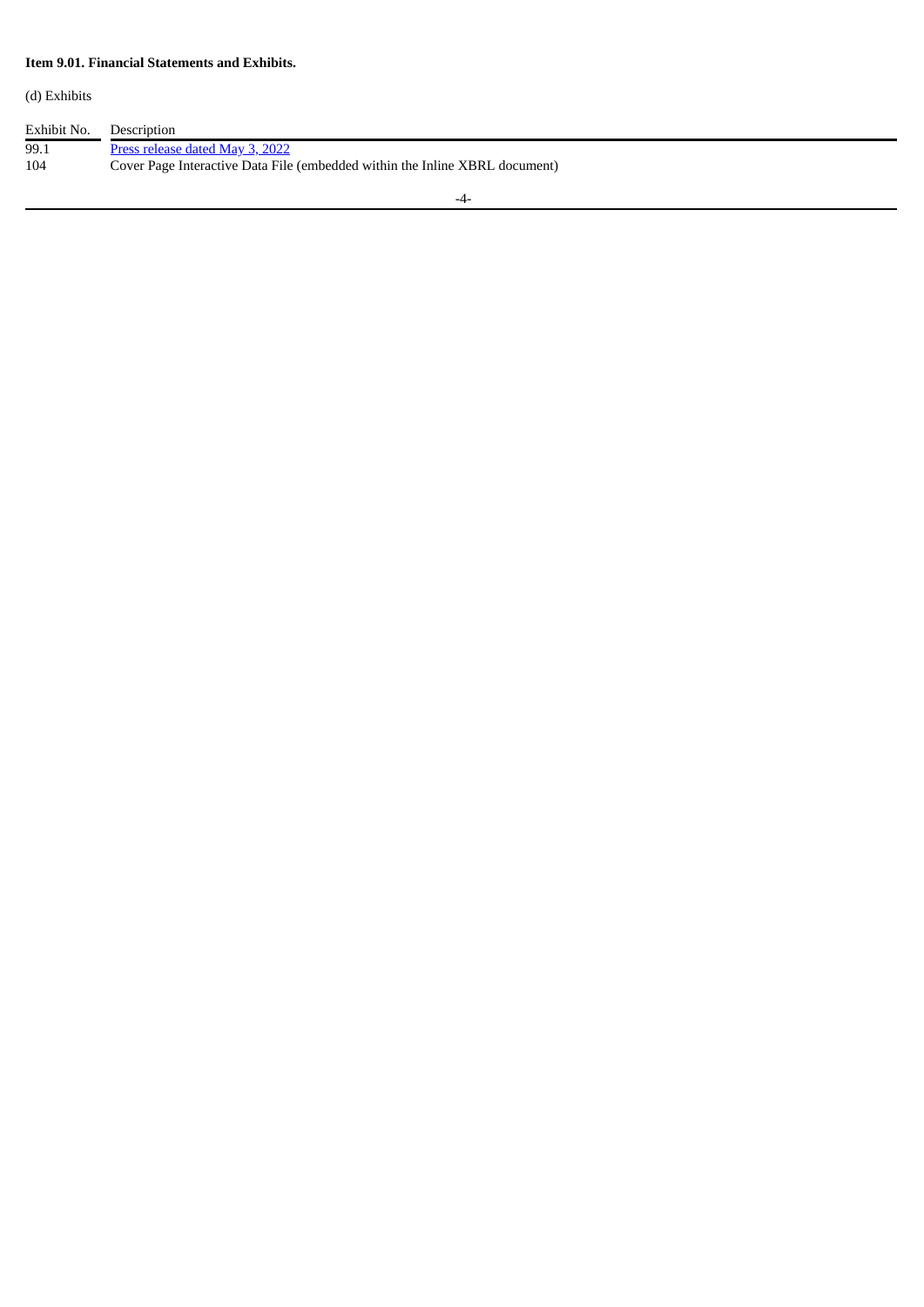# **SIGNATURES**

Pursuant to the requirements of the Securities Exchange Act of 1934, the registrant has duly caused this report to be signed on its behalf by the undersigned hereunto duly authorized.

# **Lineage Cell Therapeutics, Inc.**

Date: May 11, 2022 By: */s/ George A. Samuel III* Name: George A. Samuel III Title: General Counsel and Corporate Secretary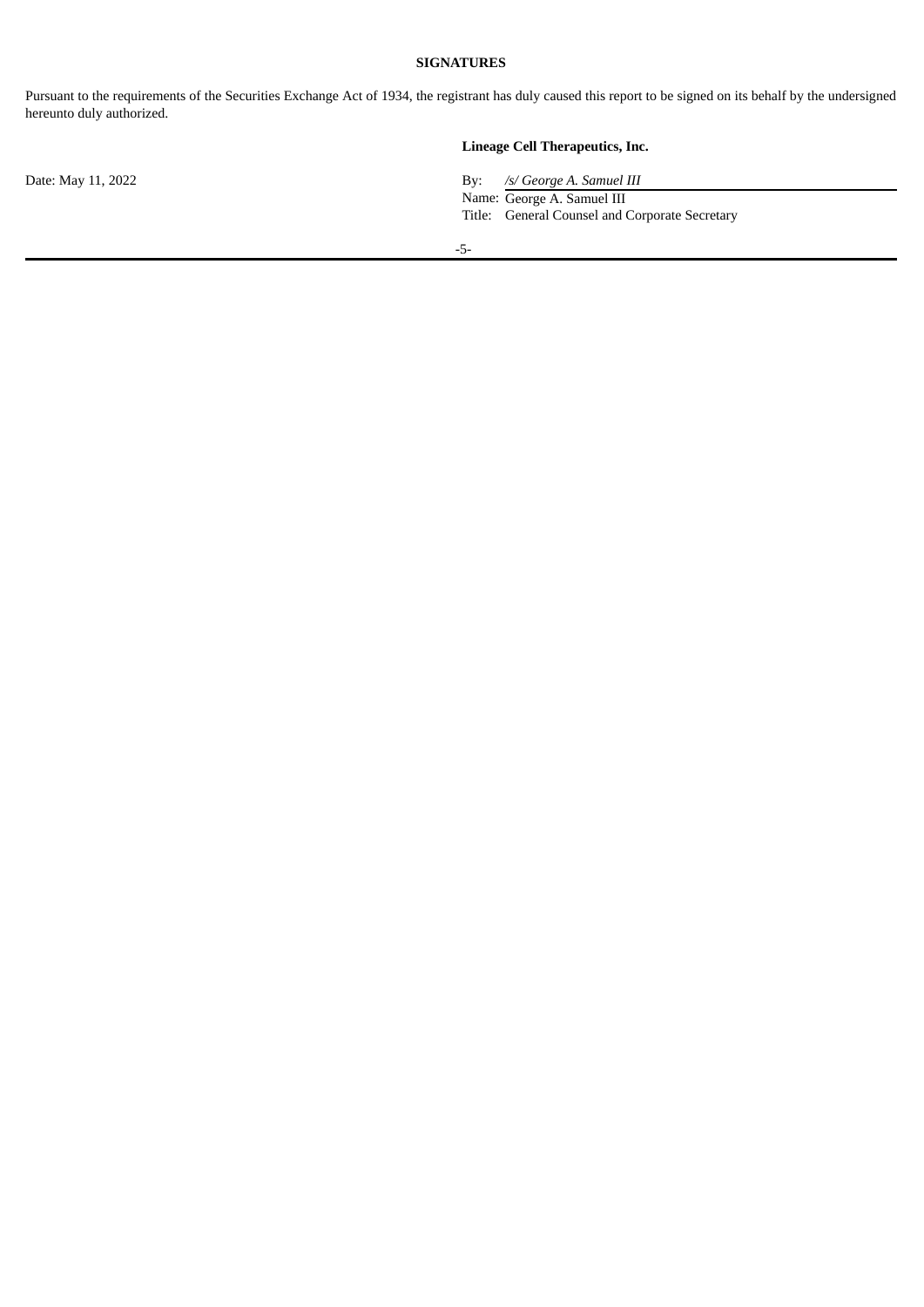

# <span id="page-5-0"></span>RG6501 (OPREGEN®) PHASE 1/2A CLINICAL RESULTS SUPPORT THE POTENTIAL FOR OPREGEN TO SLOW, STOP OR REVERSE **DISEASE PROGRESSION IN GEOGRAPHIC ATROPHY SECONDARY TO AGE-RELATED MACULAR DEGENERATION**

- **12-Month Primary Endpoint Data Suggest OpRegen is Well Tolerated with an Acceptable Safety Profile**
- Preliminary Evidence of Visual Function and Outer Retinal Structure Improvements Observed in Cohort 4 Patients with GA and **Impaired Vision**
- **Data Reported at 2022 ARVO Meeting by Allen C. Ho, M.D., FACS**

**CARLSBAD, CA – May 3, 2022** - Lineage Cell Therapeutics, Inc. (NYSE American and TASE: LCTX), a clinical-stage biotechnology company developing allogeneic cell therapies for unmet medical needs, today announced that results from the primary endpoint, safety and tolerability 1 year posttransplant, in the ongoing Phase 1/2a clinical study of RG6501 (OpRegen), a retinal pigment epithelial cell therapy currently in development for the treatment of geographic atrophy (GA) secondary to age-related macular degeneration (AMD), were presented yesterday at the 2022 Association for Research in Vision and Ophthalmology Annual Meeting (ARVO 2022). The presentation, *"Safety and Efficacy of a Phase 1/2a Clinical Trial of* Transplanted Allogeneic Retinal Pigmented Epithelium (RPE, OpRegen) Cells in Advanced Dry Age-Related Macular Degeneration (AMD)" was featured as part of the Retinal Prostheses and Transplantation Session, by Allen C. Ho, M.D., FACS, Wills Eye Hospital Attending Surgeon and Director of Retina Research, Professor of Ophthalmology, Thomas Jefferson University, Mid Atlantic Retina and President, The Retina Society (abstract number 3714956). RG6501 (OpRegen) is currently being developed under an exclusive worldwide collaboration between Lineage, Roche and Genentech, a member of the Roche Group.

"These data, though uncontrolled, offer the promising demonstration that OpRegen may be able to impact GA disease progression in a clinically meaningful manner, particularly when delivered on-target and in earlier disease, in patients afflicted with what was previously thought to be an inevitably progressive disease," stated Dr. Ho. "Obviously, larger, controlled studies are required, but spontaneous disease regression does not occur in GA so these results suggest that OpRegen may be a potentially transformational therapy and strongly support further development."

# **2022 ARVO Presentation Highlights**

#### **Summary of Safety Results**

- All 24 treated patients reported at least one adverse event (AE) and at least one ocular AE
- The majority of AEs reported with OpRegen were mild (Cohort 1-3, 87%; Cohort 4, 93%), and the immunosuppressive regimen was well tolerated
- Ocular AEs observed with OpRegen were mainly related to the surgical procedures used for subretinal delivery, with the most common being conjunctival hemorrhage/hyperemia ( $n=17$ ) and epiretinal membrane ( $n=16$ )
- One patient discontinued the study due to an AE that was unrelated to treatment
- No cases of rejection, acute or delayed intraocular inflammation, or sustained increases in intraocular pressure following OpRegen subretinal delivery have been reported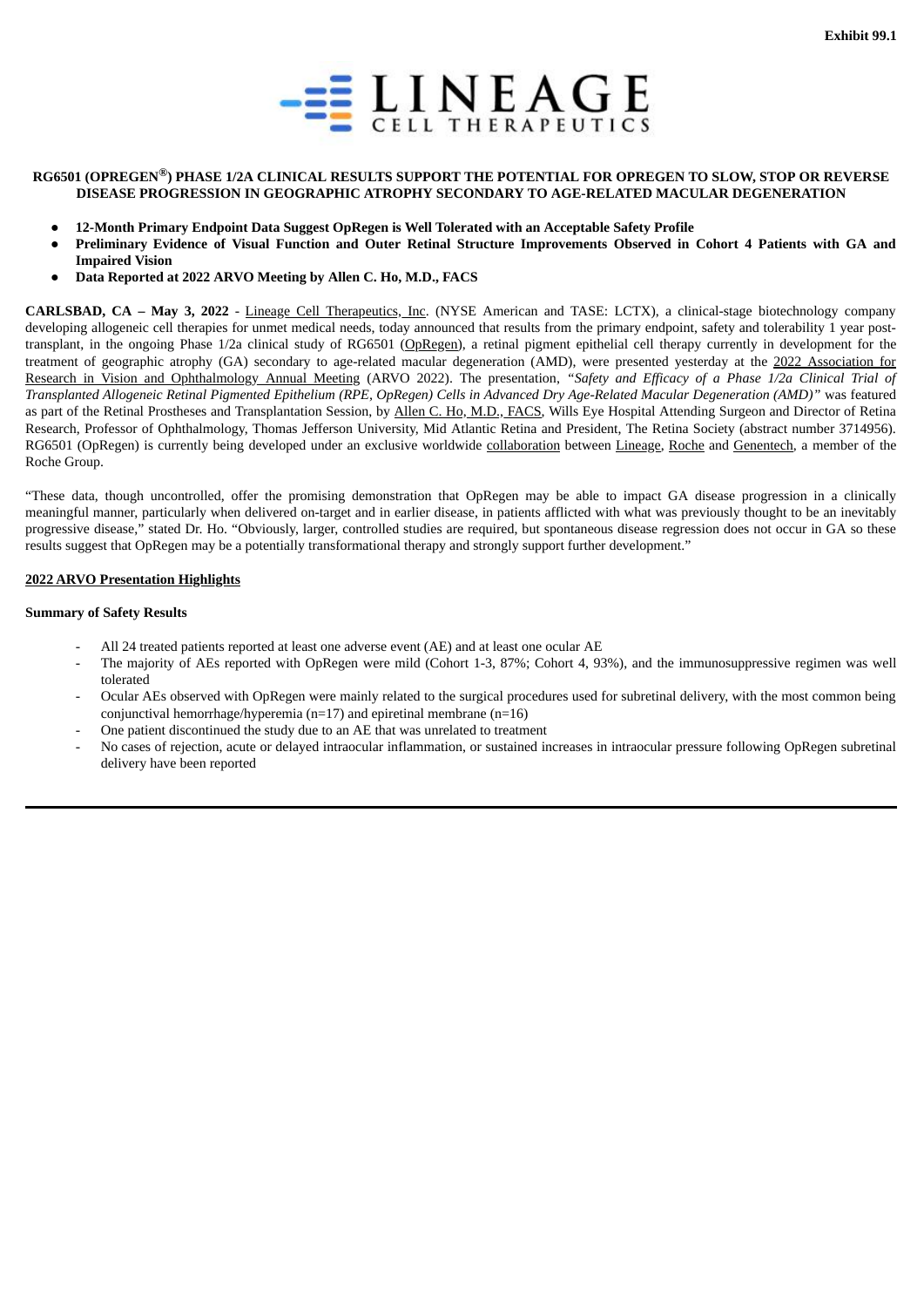# **Summary of Activity Results**

- Preliminary evidence of improvement in visual function was observed in patients with GA and impaired vision at baseline (Cohort 4 [n=12])
	- o Patients in Cohort 4 had an average 7.6 letter gain in visual acuity at 12 months in the study eye
	- o Three patients in Cohort 4 (25%) had a 15 letter or greater gain in visual acuity at 12 months in the study eye
- Five patients in Cohort 4 with OpRegen delivered to most or all of the GA area, including the fovea, had greater gains in visual function (average 12.8 letter gain), with evidence for regions of apparent improvement of outer retinal structure as assessed by SD-OCT
	- o The SD-OCT imaging analysis is ongoing

These data support the potential for OpRegen to slow, stop or reverse disease progression in GA. Further assessment of the optimal disease stage for intervention, surgical procedure for subretinal delivery and target delivery location of OpRegen in a larger, controlled clinical study is needed to confirm these findings.

Dr. Ho's presentation is available on the Events and Presentations section of Lineage's website.

The Association for Research in Vision and Ophthalmology, Inc. (ARVO) was founded in 1928 in Washington, DC by a group of 73 ophthalmologists. ARVO is the largest and most respected eye and vision research organization in the world. ARVO members include nearly 11,000 researchers from over 75 countries. ARVO advances research worldwide into understanding the visual system and preventing, treating and curing its disorders. For more information, please visit https://www.arvo.org/ or follow the association on Twitter @ARVOInfo.

# **About OpRegen**

OpRegen<sup>®</sup> is a retinal pigment epithelial cell therapy in development for the treatment of geographic atrophy (GA) secondary to age-related macular degeneration. Following subretinal delivery, OpRegen has the potential to counteract RPE cell loss in areas of GA lesions by supporting retinal structure and function. OpRegen is being developed under a worldwide collaboration between Lineage, Roche and Genentech, a member of the Roche Group.

#### **About the Phase 1/2a Study**

The Phase 1/2a study is an open-label, single-arm, multi-center, dose-escalation trial evaluating a single administration of OpRegen delivered subretinally in patients with bilateral GA. Twenty-four patients were enrolled into 4 cohorts. The first 3 cohorts enrolled only legally blind patients with a best corrected visual acuity (BCVA) of 20/200 or worse. The fourth cohort enrolled 12 patients with impaired vision (BCVA from 20/65 to 20/250 with smaller mean areas of GA). Cohort 4 also included patients treated with a new "thaw-and-inject" formulation of OpRegen, which can be shipped directly to sites and used immediately upon thawing, removing the complications and logistics of having to use a dose preparation facility. The primary objective of the study was to evaluate the safety and tolerability of OpRegen as assessed by the incidence and frequency of treatment-emergent adverse events. Secondary objectives are to evaluate the preliminary activity of OpRegen treatment by assessing the changes in ophthalmological parameters measured by various methods of primary clinical relevance.

# **About Geographic Atrophy**

**Geographic atrophy (GA) is an advanced form of** age-related macular degeneration (AMD) characterized by severe loss of visual function. GA is a leading cause of adult blindness in the developed world, affecting at least 5 million people globally. There are two forms of advanced AMD: neovascular AMD and GA. GA and neovascular AMD can occur simultaneously in the same eye, and patients treated for neovascular AMD may still go on to develop GA. GA typically affects both eyes. There are currently no U.S. Food and Drug Administration (FDA) or European Medicines Agency (EMA) approved treatment options available for patients with GA.

Page 2